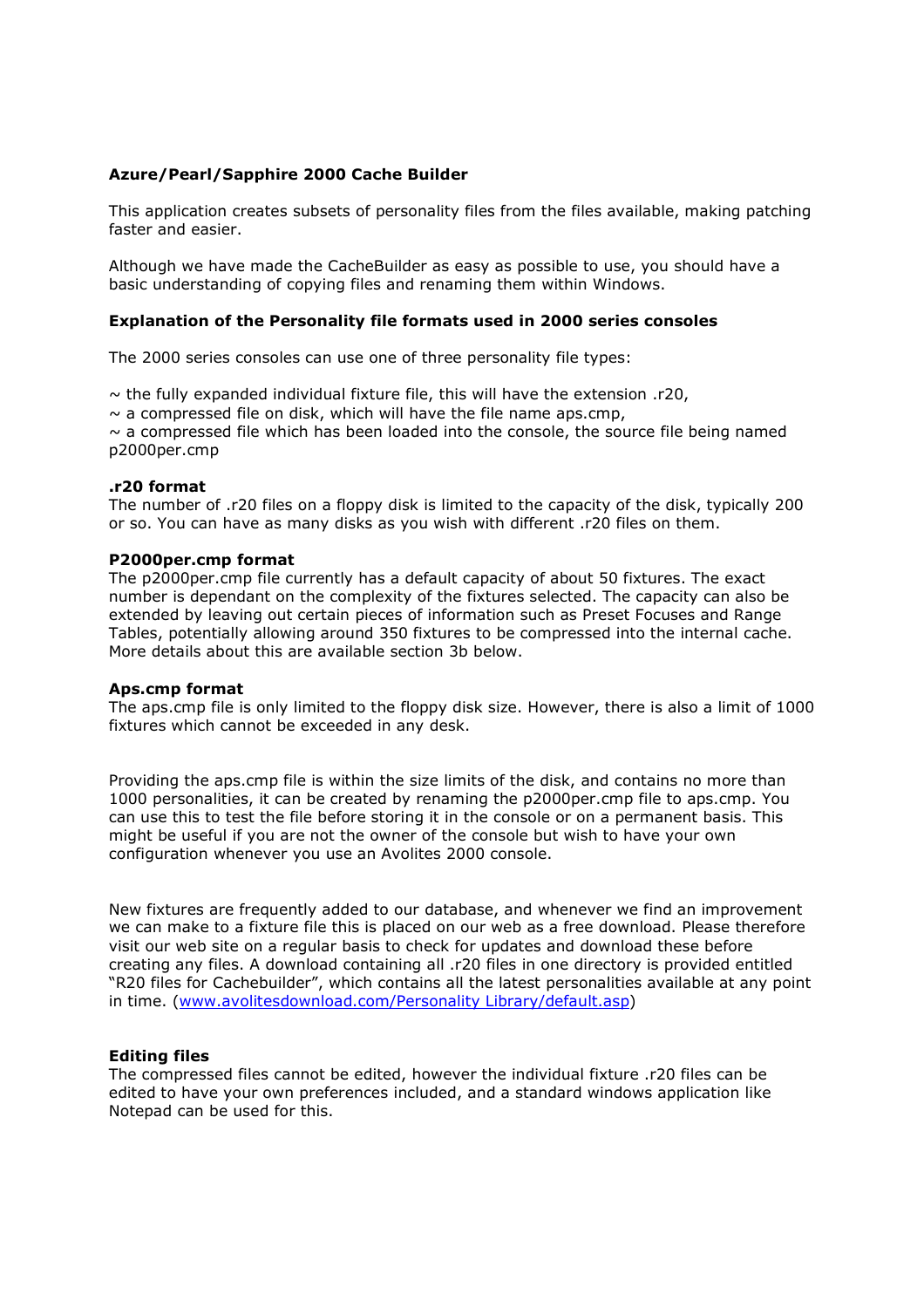# **File Size**

The maximum size for installed files is

| Azure    | 91 KBytes |
|----------|-----------|
| Pearl    | 96 KBytes |
| Sapphire | 96 KBytes |

When you use the CacheMaker application you will be warned if the file size exceeds this. If it does you must remove some fixtures and try again. If your file is to be used on a disk as an aps.cmp file, then there is no limit to the file size.

## **Detailed instructions:**

The CacheBuilder application uses standard Windows operations and is generally intuitive to use.

## **Instructions:**

- 1. Downloading
- 2. Installation
- 3. Usage
	- a) Deploying the Cache Builder.
	- b) Controls
	- c) Results
- 4. Using the cache file
	- a) Loading
	- b) Using
- 5. Fixture Personality Database Management
	- a) How to create one.
	- b) Usage.

#### **1. Downloading:**

The application can be downloaded from http://www.avolitesdownload.com/

Go to Cache Builder on the menu, and scroll down until you find a download titled CacheBuilderv1.5.msi. Click on the link for this file, and save it to your computer, remembering which directory you chose.

#### **2. Installation:**

Click on the downloaded file and follow the on screen instructions. Please note that Windows installer 2.0 is required. This will be installed first, and if needed you will be required to reboot and run the Cache Builder installation a second time.

#### **3. Usage:**

a) Deploying the Cache Builder

Press Start > Programs > Avolites > Cache Builder > Cache Builder

b) Controls

The Current Directory is where the database of Personality files are stored. Click on Browse to change this.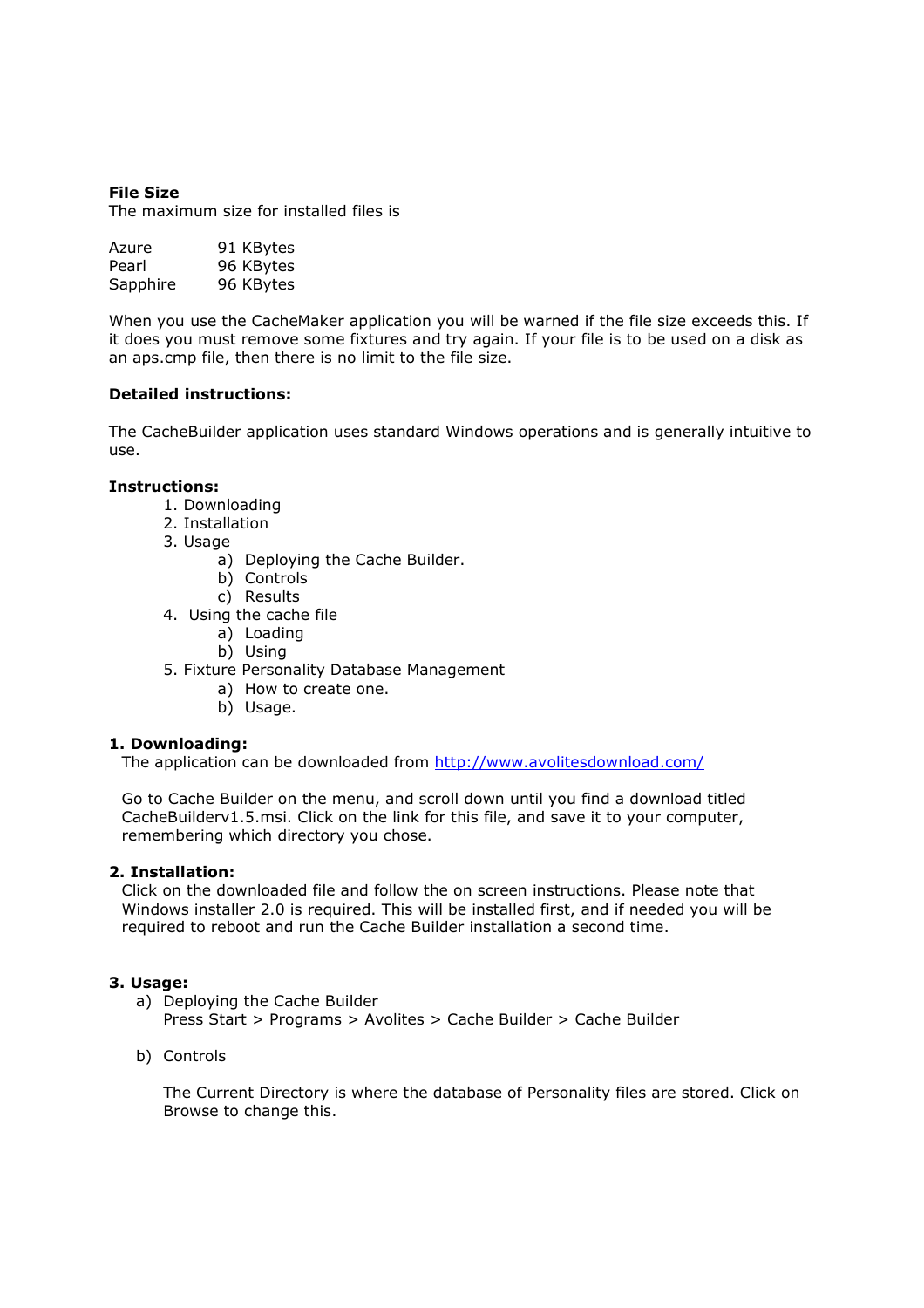The left window shows the personality files in the working folder. Click on Device or Manufacturer to alphabetically sort these columns. Select the files for the cache builder, use Ctrl in combination with the left mouse button to add to the selection, Use Shift in combination with the left mouse button to select a range of files

Click Add to queue the selected personality files, these will then be copied to the right window.

Click Add All to queue all files from the working folder

Remove can be used to deselect queued files.

Click Remove All to deselect all queued files.

The three tick boxes available at near the bottom of the window allow you to decide which personality information is included in your Cache file. By default, all information is added, but you can leave out certain information to increase the number of files you can successfully fit into the cache. You can choose to leave out Preset Focuses (palettes), Range Tables (disables intelligent display on attribute wheels) and Macros if you wish.

Click on Build Cache to Create the Cache file. Fill in your name and some notes, choose a destination folder for the cache file and click OK. The file p2000per.cmp will be created in the output directory.

## c) Results

The results window indicates the cache file conformity. A tick means that the cache file can be loaded permanently into the desk, a cross means that the cache file can only be used off the disk, in this case rename the cache file to aps.cmp

# **4. Using the Cache File**

a) Loading

In the Pearl and Sapphire, Set keyswitch to SYSTEM, press [G]Utilities, [D]Load Cache File. In the Azure, set User Level to AVO then press [E] Utilities followed by [D] Load Cache file

#### b) Using

Make sure there is not disk in the drive, then Patch a fixture as usual.

# **5. Fixture Personality Database Management**

- a) Populating the personality folder with new files The Cache builder is supplied with the full database of Fixture personality files and during installation these are placed in the working folder [Program Files/Avolites/Cache Builder]. New personality files can be downloaded from our Personality Library (look for the download called "R20 files for Cachebuilder") or created using a text editor such as Notepad.
- b) Aps.cmp

This is the full database of fixture personality files in compressed form. This has the same format as the cache file, so to create one, carry out the steps to create a cache file, as above, and rename the output file to aps.cmp